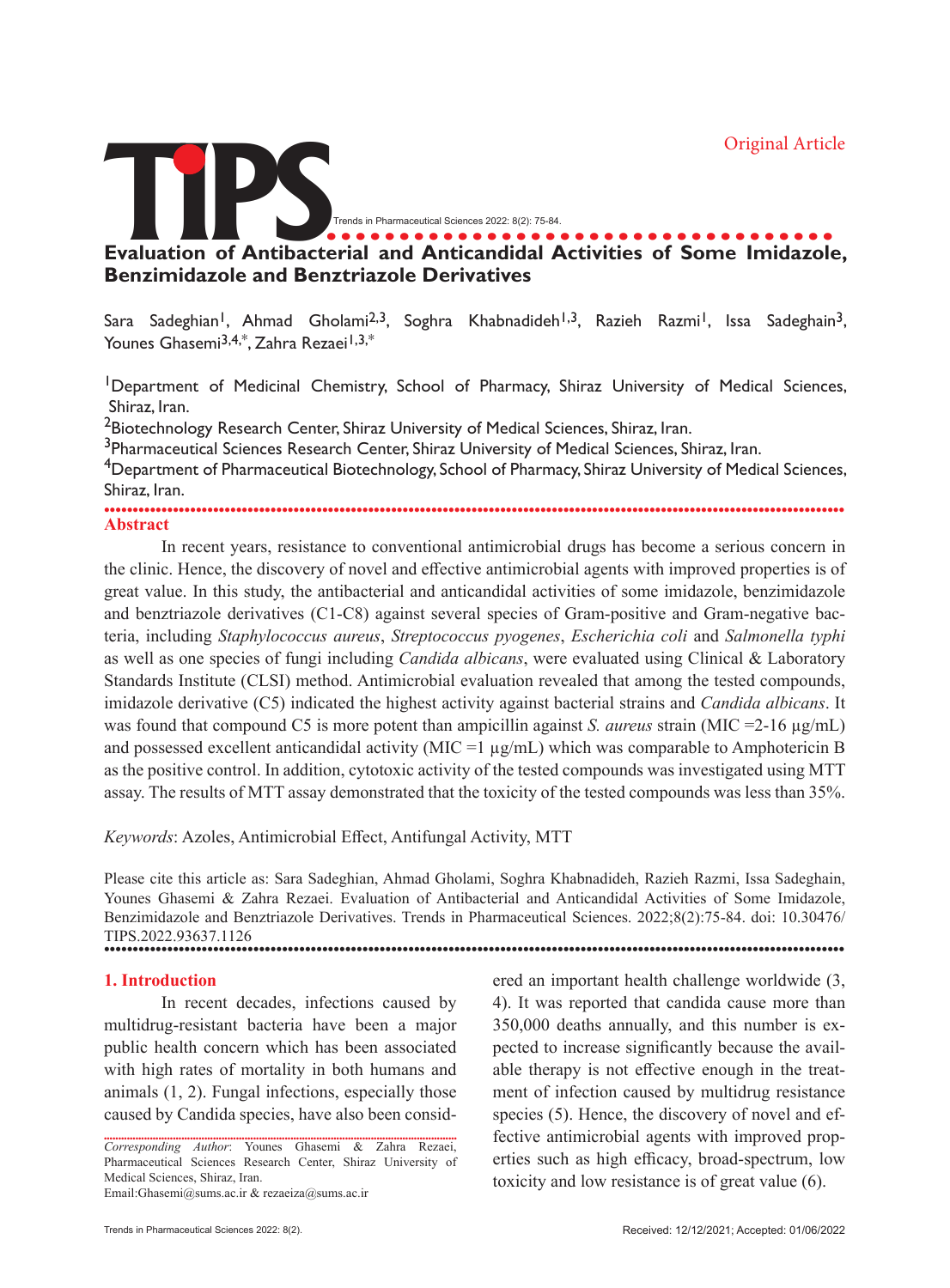

Figure 1. Structures of azole derivatives as antibacterial and antifungal agents.

Among pharmaceutical compounds that are used as antimicrobial agents, azole derivatives such as imidazole and triazole derivatives have received great attention for the synthesis of more effective antifungal and antibacterial agents with extensive spectrum (7, 8). Currently, a great number of azole agents are used clinically for the treatment of fungal infections. Miconazole, econazole, clotrimazole, ketoconazole, itraconazole and fluconazole are examples of azoles use as antifungal agents. The antibacterial activity of azoles has also been reported. For example, miconazole has exhibited remarkable potential against methicillinresistant *S. aureus* (MRSA) (6).

The antifungal activity of azoles is due to their potential to bind and inhibit cytochrome P450 14α-demethylase (CYP51) enzyme. Inhibition of CYP51 enzyme prevents the conversion of lanosterol to ergosterol. Ergosterol is an essential component of the fungal cell membrane which inhibition of its biosynthesis leads to the fungal cell death. Furthermore, azoles exert their antibacterial activity by inhibiting a protein called acyl reductase transporter (FabI), which is involved in the synthesis of fatty acids (7-10).

In recent years, a wide range of azole derivatives have been reported to exhibit various biological activities such as antifungal and antibacterial activities which make them an important scaffold for design and synthesis of potential antimicrobial agents (Figure 1) (8, 10-15).

In this study, the antibacterial and anticandidal activities of some previously synthesized azole derivatives (16), were investigated. These azole derivatives contain imidazole, benzimidazole and benztriazole moieties. The target compounds were tested against four bacterial species and one fungal strain using the broth microdilution method as recommended by Clinical & Laboratory Standards Institute (CLSI). Furthermore, these compounds were evaluated for their cytotoxic activities against HepG2 cell line using the 3-(4,5-dimethylthiazol-2-yl)-2,5-diphenyl tetrazolium bromide (MTT) reduction assay. In order to determine the rates at which bacteria are killed after exposure to the tested compounds, time-kill studies were performed

# **2. Material and methods**

All reagents and solvents were obtained from Merck Company. Novel synthesized compounds C1-C8 were obtained from Department of Medicinal Chemistry, School of Pharmacy, Shiraz University of Medical Sciences, Shiraz, Iran (16).

# *2.1. Microorganisms*

Four bacteria strains comprised of both Gram-positive and Gram-negative including *Staphylococcus aureus* (ATCC 1112), *Escherichia coli* (ATCC1329), *Salmonella typhi* (ATCC 1609) and *Streptococcus pyogenes* (ATCC 1447), as well as one fungal species, *Candida albicans* (ATCC 5027), were tested.

# *2.2. Cell line*

Hep G2 cell line was purchased from the National Cell Bank of Pasteur Institute of Iran (Tehran, Iran).

# *2.3. Chemistry*

Compounds C1-C8 were synthesized according to the method that described previously (16). Briefly, a mixture of imidazole or triazole analogs, aryl halide, potassium carbonate  $(K_2CO_3)$ ,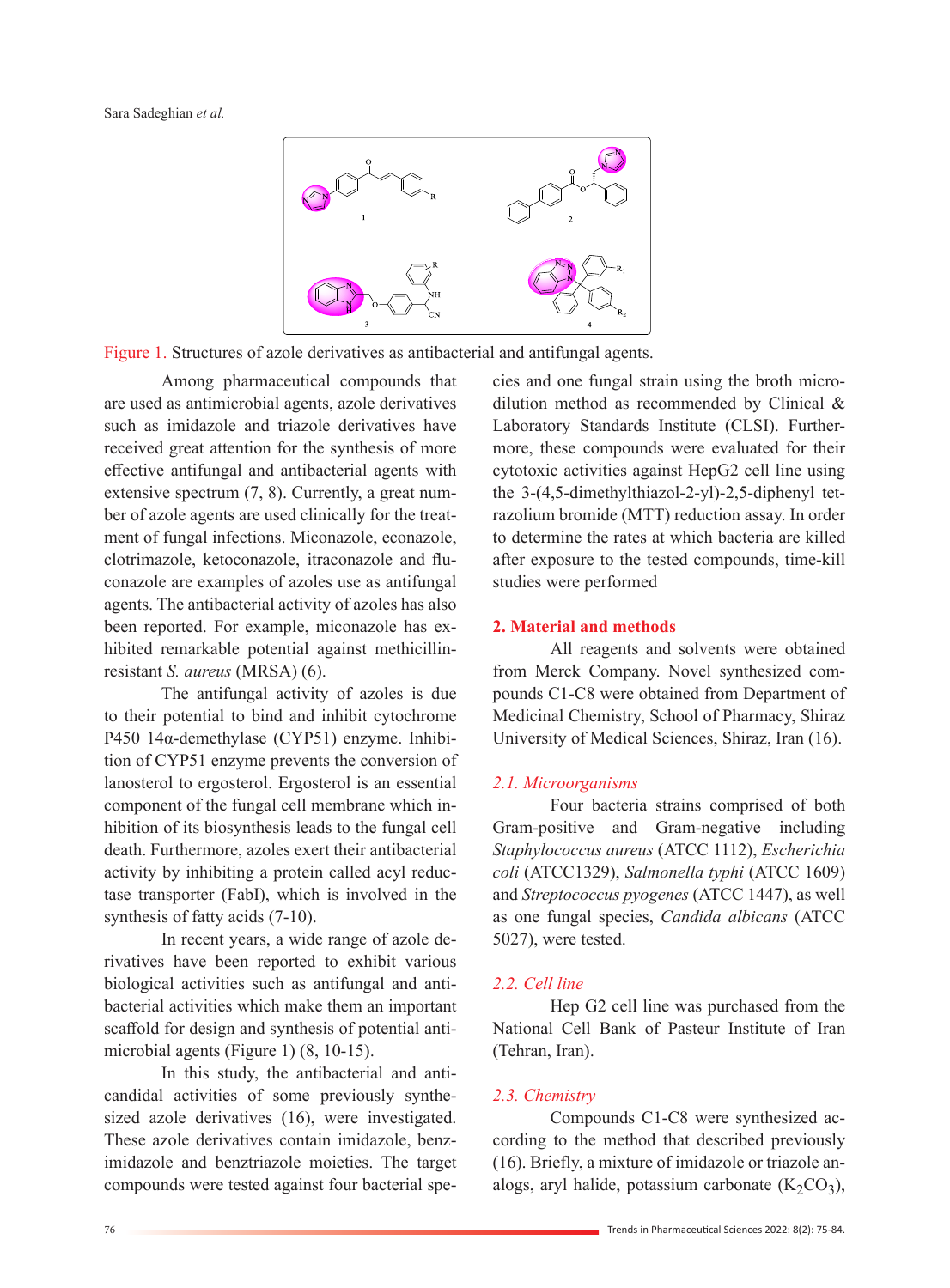Antimicrobial evaluation of some azole derivatives



Scheme 1. Synthesis of azole derivatives. a: NaOH,  $K_2CO_3$ , TEAI, acetonitrile.

Table 1. The structures and chemical properties of tested compounds.

tetraethylammonium iodide (TEAI), and sodium hydroxide (NaOH) were dissolved in acetonitrile solvent and refluxed at 85 °C for 24-48 h. Upon completion of the reaction, the reaction mixture was filtered and the resulting solid was extracted with dichloromethane. Subsequently, the extracted organic layer was purified by column chromatography using chloroform/ethanol (9.3:0.7) as eluent

for imidazole derivatives and dichloromethane/ ethyl acetate (9:1) as eluent for benzimidazole and benzotriazole derivatives to afford the desired compounds C1-C8 (Scheme 1). The structure of compounds C1-C8 is shown in Table 1.

#### *2.4. Antimicrobial activity*

The *in vitro* antibacterial and anticandi-

| Entry          | <b>Chemical Structure</b> | <b>Chemical Name</b>                                               | <b>M.W.</b> | M.P. $(^{\circ}C)$ | Log P |
|----------------|---------------------------|--------------------------------------------------------------------|-------------|--------------------|-------|
| C <sub>1</sub> |                           | 2-(1H-benzo[d][1,2,3]triazol-1-yl)-1,2-<br>diphenylethan-1-one     | 313.36      | 142-145            | 4.26  |
| C <sub>2</sub> |                           | 1-benzhydryl-1H-benzo[d][1,2,3]<br>triazole                        | 285.35      | 116-118            | 4.90  |
| C <sub>3</sub> |                           | 1-((4-chlorophenyl) (phenyl)methyl)-<br>1H-benzo[d][1,2,3]triazole | 319.79      | 115-118            | 5.46  |
| C4             |                           | 1-((4-chlorophenyl) (phenyl)<br>methyl)-1H-imidazole               | 268.74      | 110-112            | 3.57  |
| C <sub>5</sub> |                           | 1-benzhydryl-1H-imidazole                                          | 234.30      | 80-83              | 3.02  |
| C6             |                           | 2-(1H-benzo[d]imidazol-1-yl)-1,2-<br>diphenylethan-1-one           | 312.37      | 148-150            | 3.85  |
| C7             |                           | 1-((4-chlorophenyl) (phenyl)methyl)-<br>1H-benzo[d]imidazole       | 318.80      | 110-113            | 5.05  |
| C8             |                           | 1-benzhydryl-1H-benzo[d]imidazole                                  | 284.36      | 147-150            | 4.49  |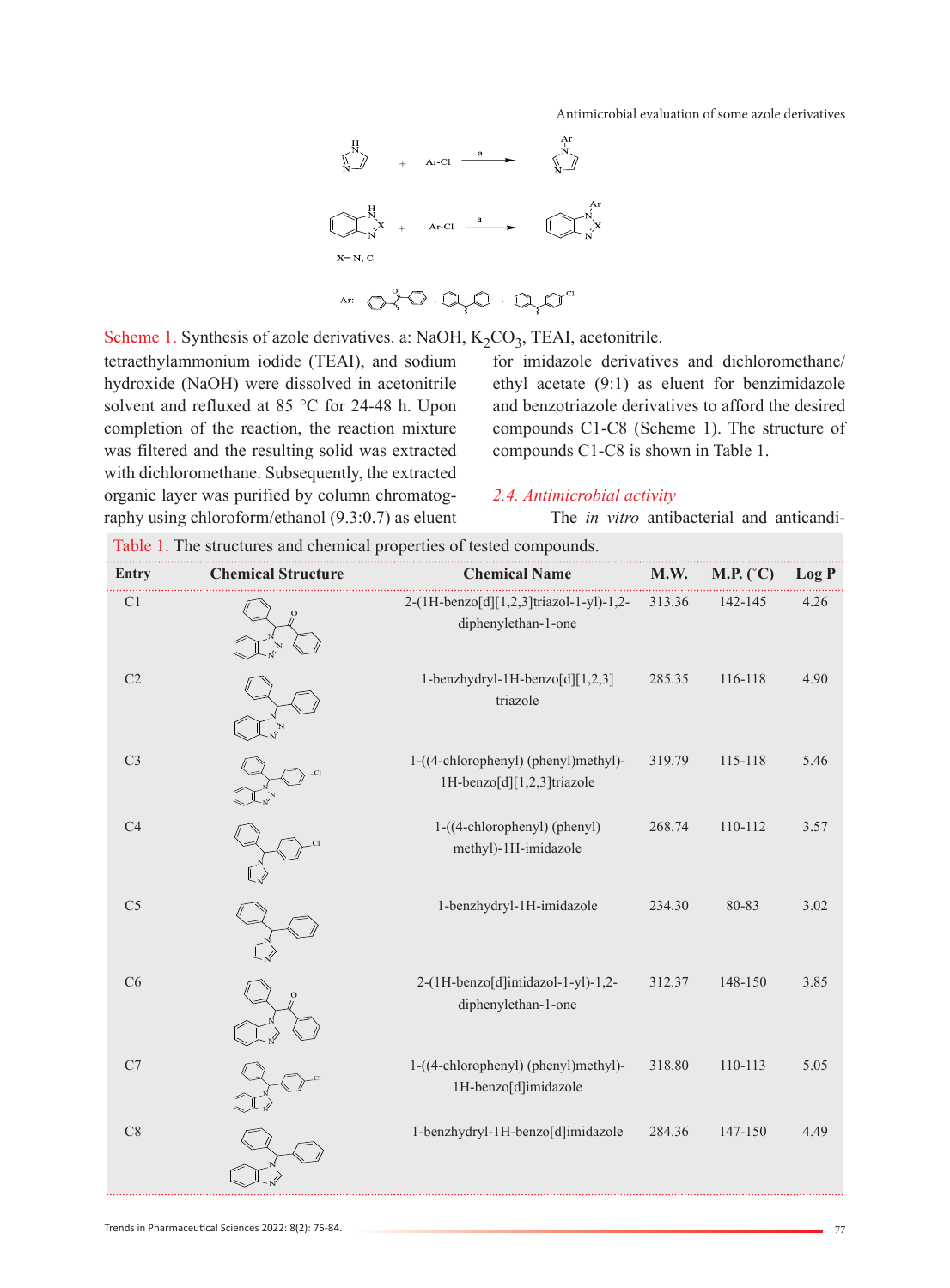Sara Sadeghian *et al.*

dal potential of the synthesized compounds (C1- C8) were evaluated using the broth microdilution method (CLSI) with brief modifications (17, 18). To determine the Minimum Inhibitory Concentrations (MICs) of the target compounds against the tested bacteria and fungi strains, serial dilutions of the tested compounds (1-1024 μg/mL) were prepared in 96-well microtiter plates, using Roswell Park Memorial Institute (RPMI- 1640) media buffered with 3-(N-morpholino) propanesulfonic acid (MOPS) for bacteria and in the Muller-Hinton media for fungi. In the following, stock inoculums of bacteria and fungi were prepared by suspending three colonies of the tested microorganisms in 5 mL sterile 0.85 % NaCl and adjusted to the turbidity of 0.5 McFarland standard at 530 nm wavelength. The final concentration of bacteria and fungi were  $1-5\times10^6$  cells/mL and  $1-1.5\times10^8$  cells/ ml, respectively. To prepare the working suspension, the stock suspension was 1000 times diluted with either RPMI or Muller-Hinton broth for fungi and bacteria, respectively. The conidia were collected and then transferred to sterile saline solution. The turbidity was adjusted to 0.09-0.11 optical density to obtain  $0.4-5 \times 10^6$  conidia/mL. 100 μL of the working suspension was added to each well of microtiter plate. The plates were then incubated for 24-48 h at 30 °C for fungi, or for 24 h at 37 °C for bacteria, in a humid atmosphere. Uninoculated medium and medium with inoculums but without the compounds were also included as sterility (blank) and growth controls respectively. MICs were defined as the lowest concentration of the tested compounds that inhibit the growth of microorganism. Each experiment was carried out in triplicate and means were calculated.

# *2.5. Time-kill assay*

The time-kill assay was performed following the method that was previously reported (19). Briefly, 3-5 colonies of *E.coli* and *S.aureus*  species isolates grown on sabouraud dextrose agar (SDA) for 24 to 48 h. Then, the bacterial concentration was counted using a hemocytometer. Dilutions resulted in a starting inoculum of approximately 1×106 CFU/mL. *S. aureus* and *E. coli* were exposed over time to compounds C5 and C7. Test samples were placed on a shaker and incubated for 0, 0.5, 1, 4, 12, 24 and 48 h at 37 °C. After that, an amount of 100 μL was removed from each test suspension, serially diluted with sterile saline and plated on potato dextrose agar (PDA) for colony counting. Plates were incubated for 24 h at 37 °C. The experiments were performed in triplicate.

#### *2.6. Cytotoxicity evaluation*

The potential cytotoxicity of the synthesized derivatives (C1-C8) was investigated using the 3-(4,5-dimethylthiazol-2-yl)-2,5-diphenyl tetrazolium bromide (MTT) reduction assay. In brief, HepG2 cells were seeded in 96-well plates containing RPMI 1640, with a density of  $1.0\times10^4$ cells/well and incubated for 24 h at 37 °C and 5%  $CO<sub>2</sub>$ . After this time, the medium was removed and replaced with the fresh medium containing different concentrations of compounds and incubated for 24 h. Following the treatment, the cells were incubated with MTT  $(0.5 \text{ mg/m})$  at 37 °C for 4 h. The medium was then removed and 100 µL of DMSO were added into each well. The absorbance of wells was measured at the wavelength of 540 nm using a microplate spectrophotometer. The cell viability (%) was calculated according to the equation 1 (20).

Cell viability = 
$$
(Test \, OD) / (Control \, OD) \times 100
$$
 (Eq. 1)

### **3. Results and discussion** *3.1. Antibacterial activity*

The *in vitro* antibacterial activities of the tested compounds (C1-C8) against two Gram-positive bacteria (*S. aureus* and *S. pyrogen*) and two Gram-negative bacteria (*E. coli* and *S. typhi*) were investigated using CLSI method. In this assay ampicillin used as positive control. MIC values of the tested compounds against four bacteria strains are summarized in table 2. According to the biological results, among these derivatives, C5, C6 and C7 showed the highest antibacterial activities. Compound C5 indicated the best inhibitory activity against Gram-positive bacteria with MIC values of 1-4 μg/mL and against Gram-negative bacteria with MIC values of 8-64 μg/mL. Compound C5 was found to be more potent than Ampicillin against *S. aureus* strain. Compound C6 exhibited the MIC values of 32-128 μg/mL against Gram-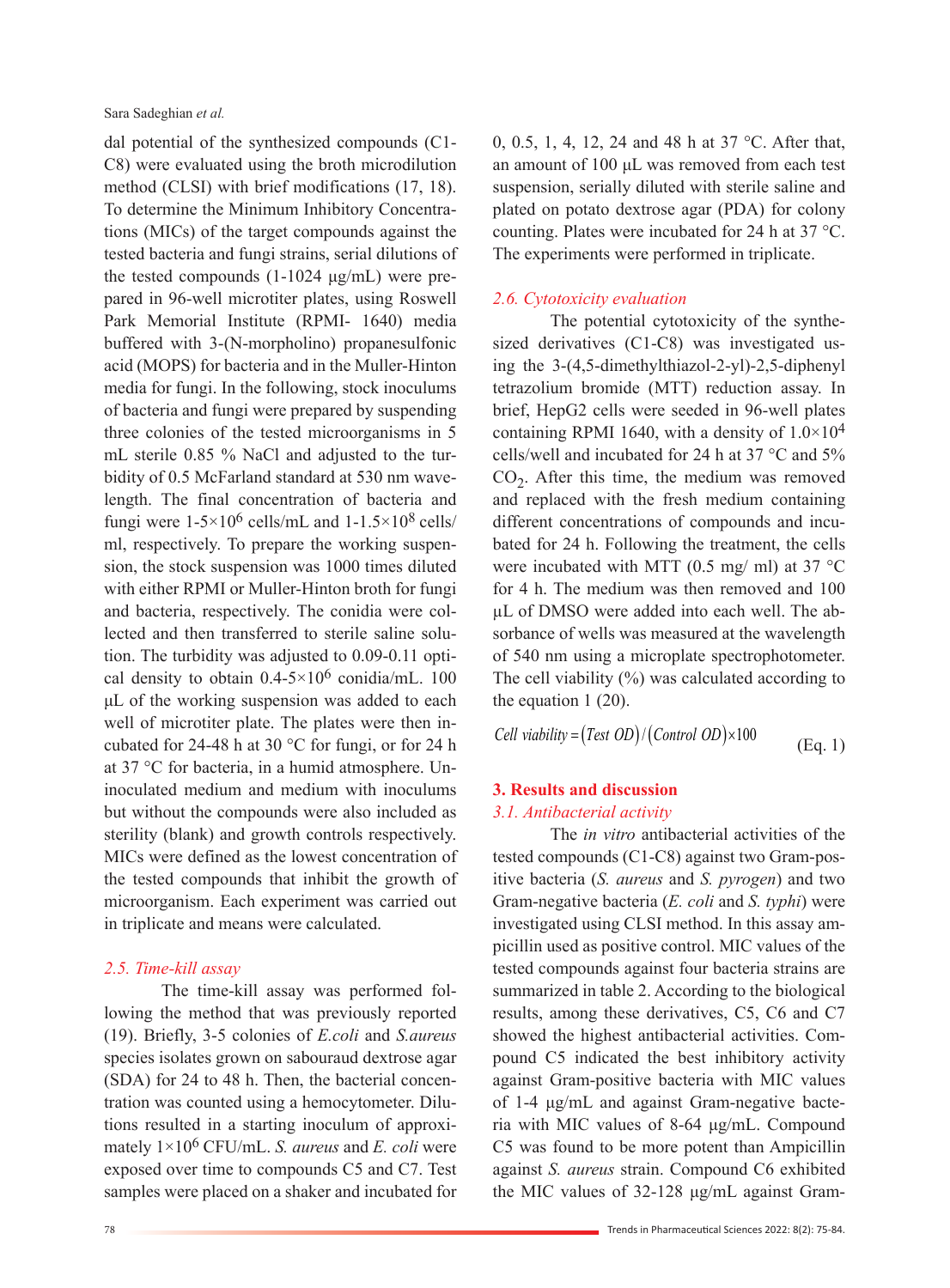

Figure 2. Antibacterial activities of the tested compounds C1-C8 against Gram-positive (G+) and Gram-negative (G-) bacteria species including *S. aureus*, *S. pyrogen*, *E. coli* and *S. typhi*. MIC values of the tested compounds were determined using CLSI method. Each experiment was carried out in triplicate and means were calculated.

positive bacteria and the MIC values of 128 μg/ mL against Gram-negative bacteria. Compound C7 displayed the MIC values of 2-8 μg/mL against Gram-positive bacteria and MIC values of 8-64 μg/mL against Gram-negative bacteria. Compound C8 inhibited the growth of tested bacteria strains at MIC values of 64-128 μg/mL. Other compounds showed no antibacterial activities (Table 2).

Compound C5 with imidazole moiety, likely due to its small size and subsequently better penetration into the bacterial cell (21, 22), showed the best antibacterial activity. It was observed that in the case of imidazole derivatives, the presence of chlorine substituent at the para position of the phenyl ring eliminated the antibacterial activity (compound C5 vs. C4). Furthermore, it was observed

that the presence of a ketone group in the structure of compound C6 improved antibacterial activity. The ketone group creates a better balance between hydrophilicity and lipophilicity and subsequently improved antibacterial activity. Compound C7 is a benzimidazole derivative with a chlorine substituent at para position of phenyl ring. It was observed that in the case of benzimidazole derivatives, the presence of chlorine substituent on the phenyl ring due to increased polarity, improved antibacterial activity and the elimination of chlorine substituent from the phenyl ring significantly reduced antibacterial activity (compound C7 vs. C8) (Figure 2).

The antibacterial activities demonstrated that the C5 derivative was more active against the tested bacteria, especially gram positive bacteria,

| Table 2. The MIC values (µg/mL) of the compounds C1-C8 against tested bacteria strains. |  |
|-----------------------------------------------------------------------------------------|--|
|                                                                                         |  |

| Compounds |                 | C1            | C <sub>2</sub> |                                        | C <sub>4</sub> | C <sub>5</sub> | C <sub>6</sub>                                | C7        | C8     | Ampicillin |
|-----------|-----------------|---------------|----------------|----------------------------------------|----------------|----------------|-----------------------------------------------|-----------|--------|------------|
| Bacteria  |                 |               |                |                                        |                |                |                                               |           |        |            |
|           | <i>S aureus</i> |               |                |                                        |                |                | $>128$ $>128$ $>128$ $>128$ $>128$ 1-2 64-128 | $2-4$     | >128   | $16-32$    |
|           | S. pyrogen      |               |                | $>128$ $>128$ $>128$ $>128$ $>128$ 2-4 |                |                | $32-64$                                       | $4 - 8$   | 64-128 | $2 - 4$    |
| $G^-$     | E coli          | >128          | >128           | >128                                   | $>128$ 32-64   |                | 128                                           | $8-16$    | 64-128 | $8-16$     |
|           | S. typhi        | $>128$ $>128$ |                | $>128$ $>128$ 8-16 $>128$              |                |                |                                               | $32 - 64$ | >128   | 4-8        |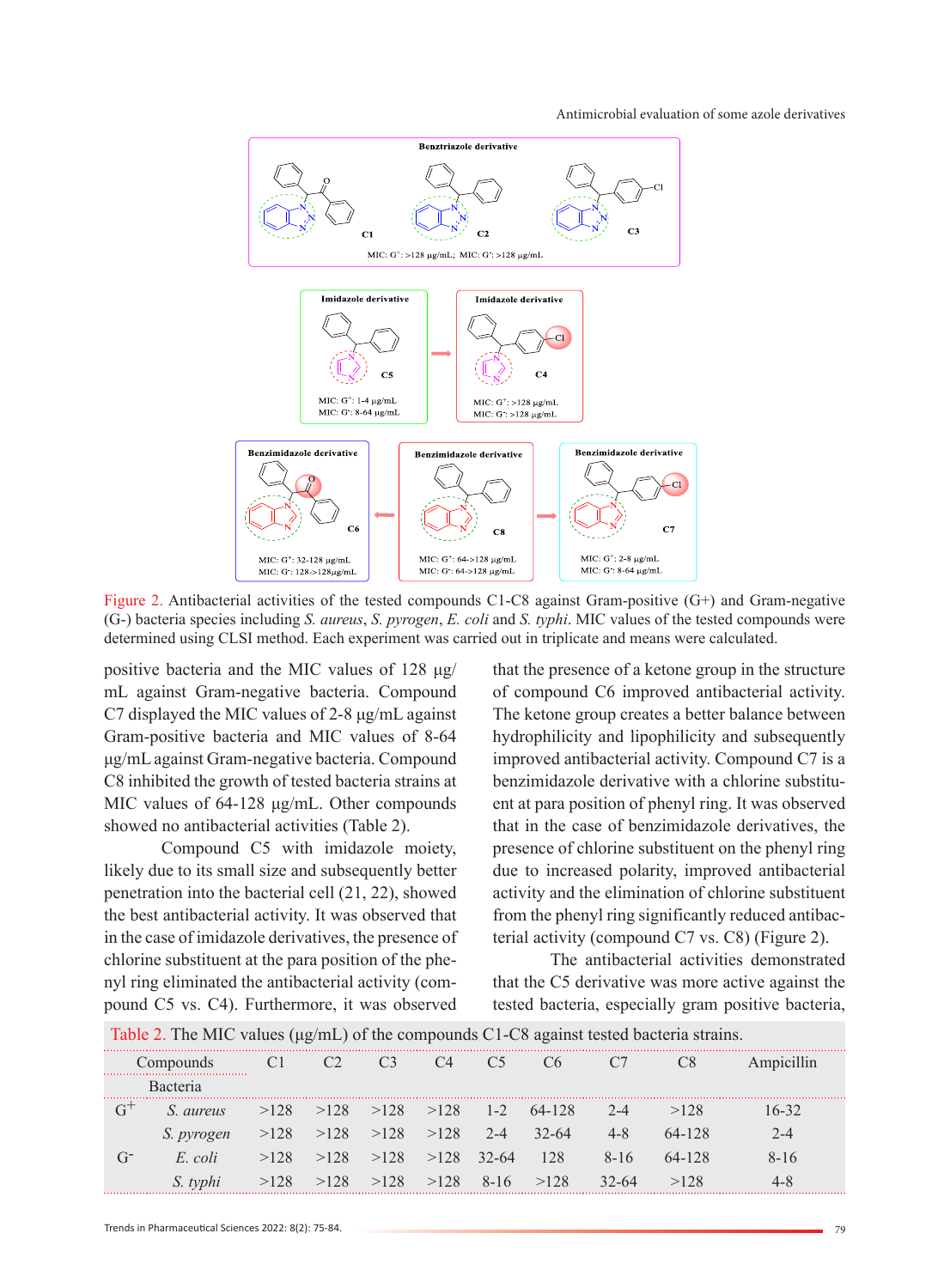

Figure 3. Cytotoxic activity of the tested compounds C1-C8 against HepG2 cell evaluated using MTT assay at 250 μg/mL concentration for 24 h. Data are expressed as means ±SD. from three separate experiments.

compared to the similar synthesized compounds which previously reported (10, 15, 23-25). This finding suggested that the imidazole ring is more favorable for the antibacterial activity and the small size of molecules exerted a positive effect on the enhancement of the antibacterial activity.

# *3.2. Antifungal activity*

The *in vitro* antifungal activities of the tested compounds (C1-C8) against *Candida albicans* (*C. albicans*) were investigated. The MIC values of the tested compounds and Amphotericin B as standard drug are summarized in table 3. According to the results, all compounds except compounds C1 and C4 exhibited antifungal activity against C. albicans. Among active compounds, compound C5 with MIC value of 1 μg/mL displayed excellent antifungal activity. The MIC value of compound C5 was comparable to that of Amphotericin B as controlled drug. Compound C5 with imidazole moiety, due to its small size, has a better penetration into the fungi cell. Furthermore, compound C7 as a benzimidazole derivative showed MIC value of 4-8 μg/mL against C. albicans. This result demonstrates that in the case of benzimidazole derivatives, the presence of 4-Cl substituent on the phenyl ring improves antifungal activity. Other compounds (C2, C3, C6-C8) showed moderate activity when compared to Amphotericin B.

The results of anticandidal activity indi-

cated that the synthesized compounds exhibited moderate to good activity against *C. albicans*. Among all the synthesized compounds, C5 derivative showed excellent anticandidal activity compared to the similar synthesized compounds (8, 12, 23, 26), which revealed the small size of molecules exerted a positive effect on the enhancement of activity.

# *3.3. Time-kill studies*

The time-kill assay was carried out to determine the (bactericidal activities of tested compounds towards *S. aureus* and *E. coli* strains) rates at which bacteria were killed by exposure to the tested compounds. In the current study, the time-kill studies of compounds C5 and C7, which had shown the highest activities against bacteria strains, were performed against *S. aureus* and *E. coli* strains at 8, 32 and 128 μg/mL concentrations of these compounds. As demonstrated in table 4, the time-kill kinetics profile tested compounds showed a time and dose-dependent manner reduction in the number of viable cells. Approximately, for all concentrations (except for compound C5), the maximum reduction in the number of viable cells for both *E. coli* and *S. aureus* strains was observed at 24 h.

# *3.4. Cytotoxic activity*

The main cause of failure in the discovery of new drugs is toxicity; therefore, the selectivity

| Table 3. The MIC values $(\mu g/mL)$ of the tested compounds C1-C8 against <i>C. albicans.</i> |      |        |         |      |              |        |                  |                |                |
|------------------------------------------------------------------------------------------------|------|--------|---------|------|--------------|--------|------------------|----------------|----------------|
| Compounds                                                                                      |      |        | - 03 -  | C4   | $\mathbf{C}$ | Ch.    | $\sim$ C' $\sim$ | C <sub>8</sub> | Amphotericin B |
| Fungi                                                                                          |      |        |         |      |              |        |                  |                |                |
| C albicans                                                                                     | >128 | 64-128 | $32-64$ | >128 |              | 64-128 | 4-8              | 8-16           | 7.4            |
|                                                                                                |      |        |         |      |              |        |                  |                |                |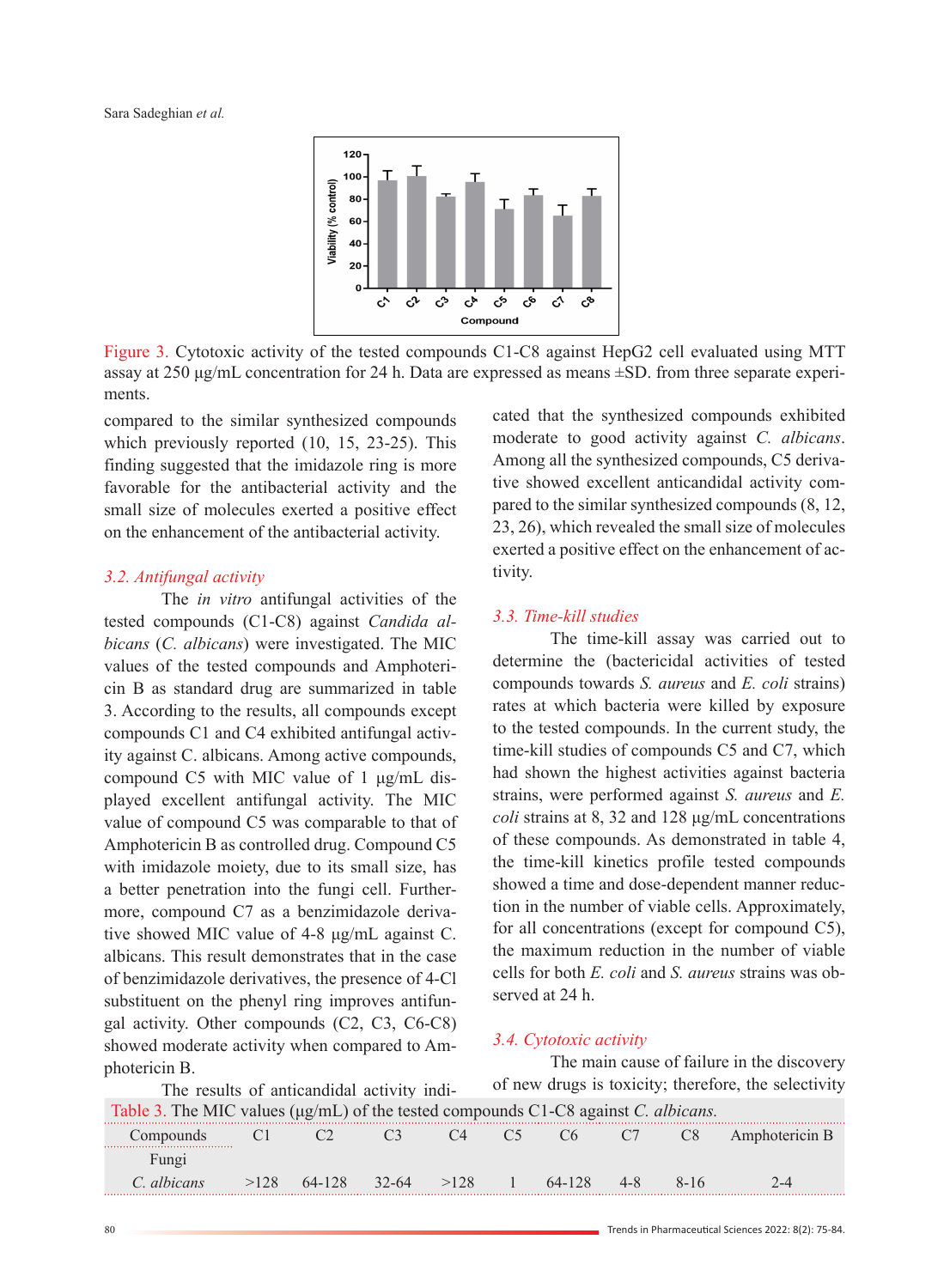| Antimicrobial evaluation of some azole derivatives |
|----------------------------------------------------|
|----------------------------------------------------|

Table 4. Result of time-kill assay using compounds C5 and C7 against *E. coli* and *S. aureus*.

|                 | Compounds      |               | Number of bacteria (CFU/mL) |                          |                          |              |              |                |                |  |  |  |  |
|-----------------|----------------|---------------|-----------------------------|--------------------------|--------------------------|--------------|--------------|----------------|----------------|--|--|--|--|
| Bacteria        |                | Concentration |                             |                          |                          |              |              |                |                |  |  |  |  |
|                 |                | $(\mu g/mL)$  | $\Omega$                    | 0.5                      |                          |              | 12           | 24             | 48             |  |  |  |  |
| <i>S.aureus</i> | C <sub>5</sub> | 8             | $1\pm 0.22\times 10^8$      | $3 \pm 0.65 \times 10^7$ | $2\pm 0.22\times 10^3$   | $416 \pm 28$ | 65±5         | ND             | N <sub>D</sub> |  |  |  |  |
|                 |                | 32            | $1 \pm 0.22 \times 10^8$    | $1 \pm 0.95 \times 10^5$ | $3 \pm 0.55 \times 10^3$ | $93 \pm 11$  | <b>ND</b>    | ND             | N <sub>D</sub> |  |  |  |  |
|                 |                | 128           | $1\pm 0.22\times 10^8$      | $2 \pm 0.5 \times 10^4$  | $1 \pm 0.05 \times 10^3$ | $193 \pm 11$ | <b>ND</b>    | ND             | <b>ND</b>      |  |  |  |  |
|                 | C7             | 8             | $1\pm 0.22\times 10^8$      | $1 \pm 0.65 \times 10^7$ | $5\pm .55\times 10^3$    | $600 \pm 11$ | $85 \pm 5.7$ | <b>ND</b>      | N <sub>D</sub> |  |  |  |  |
|                 |                | 32            | $1\pm 0.22\times 10^8$      | $2 \pm 0.55 \times 10^6$ | $4\pm 0.11 \times 10^3$  | $233 \pm 28$ | $83 \pm 8.1$ | <b>ND</b>      | <b>ND</b>      |  |  |  |  |
| E.coli          |                | 128           | $1\pm 0.22\times 10^8$      | $5 \pm 0.45 \times 10^5$ | $2 \pm 0.45 \times 10^3$ | $230 \pm 12$ | $76 \pm 11$  | <b>ND</b>      | N <sub>D</sub> |  |  |  |  |
|                 | C <sub>5</sub> | 8             | $1\pm0.09\times10^8$        | $1 \pm 0.05 \times 10^5$ | $3 \pm 0.55 \times 10^4$ | $684 \pm 11$ | $83 \pm 8$   | <b>ND</b>      | <b>ND</b>      |  |  |  |  |
|                 |                | 32            | $1\pm0.09\times10^8$        | $1 \pm 0.55 \times 10^5$ | $2\pm.065\times10^{4}$   | $254 \pm 11$ | $93\pm6$     | N <sub>D</sub> | <b>ND</b>      |  |  |  |  |
|                 |                | 128           | $1 \pm 0.09 \times 10^8$    | $2\pm .21\times 10^5$    | $1 \pm 0.69 \times 10^4$ | $165 \pm 28$ | $103 \pm 6$  | <b>ND</b>      | N <sub>D</sub> |  |  |  |  |
|                 | C7             | 8             | $1\pm0.09\times10^8$        | $5 \pm 0.58 \times 10^6$ | $5 \pm 0.12 \times 10^4$ | $546 \pm 11$ | $406 \pm 5$  | <b>ND</b>      | N <sub>D</sub> |  |  |  |  |
|                 |                | 32            | $1\pm0.09\times10^{8}$      | $4\pm 0.56 \times 10^5$  | $2 \pm 0.21 \times 10^3$ | 554±28       | $103\pm4.5$  | <b>ND</b>      | <b>ND</b>      |  |  |  |  |
|                 |                | 128           | $1 \pm 0.09 \times 10^8$    | $1\pm 0.46 \times 10^5$  | $3\pm 0.56 \times 10^3$  | $456 \pm 15$ | $93 \pm 5.7$ | <b>ND</b>      | ND             |  |  |  |  |
|                 |                |               |                             |                          |                          |              |              |                |                |  |  |  |  |

ND: Not Detected; Results are represented as mean±SEM.

of antimicrobial agents towards the microorganism while not affecting host cells, is very important (8, 27). In this study, the toxicity of compounds C1-C8 was investigated against HepG2 cells according to the MTT assay at 250 µg/mL concentration. The cytotoxicity result of the tested compounds is depicted in Figure 3. The MTT assay results indicated that in the case of compounds C5 and C7, the viability of HepG2 cells was 71% and 65%, respectively, and other compounds had maximum toxicity up to 20% at the same concentration. The obtained results suggested that these compounds exhibited low toxicity to the host cells at concentrations below 250 μg/mL. Furthermore, these observations demonstrate that the antimicrobial activities of the tested compounds C1-C8 is not due to general toxicity but can be attributed to their selective action towards bacterial and candida strains.

# **4. Conclusion**

In conclusion, the antimicrobial activities of some azole derivatives against four species of bacteria and one species of fungi were evaluated. Among the tested compounds, compound C5 indicated the best inhibitory activity against tested bacteria strains. According to the obtained MIC values, C5 was more potent than Ampicillin against *S. aureus* strain. In addition, compound C5

possessed excellent activity against *C. albicans*  which was comparable to Amphotericin B. The obtained results revealed that the imidazole fragment, because of its small size and subsequently better penetration into the bacteria and fungi cells is more favorable than benzimidazole and benztriazole scaffolds for antibacterial and antifungal activities and the presence of chlorine substituent on the phenyl ring in benzimidazole derivatives due to increased polarity, improved antibacterial and antifungal activities and elimination of chlorine substituent from the phenyl ring significantly reduced antibacterial activity. In addition, MTT assay was performed to investigate the cytotoxicity of the tested compounds. The MTT results showed that the toxicity of the tested compounds was less than 35%. According to the biological results, compound C5 can be considered as the most promising antimicrobial agent to develop new antimicrobial agents with higher potency in the future.

#### **Acknowledgment**

This study was financially supported by Shiraz University of Medical Sciences.

#### **Conflict of Interest**

None declared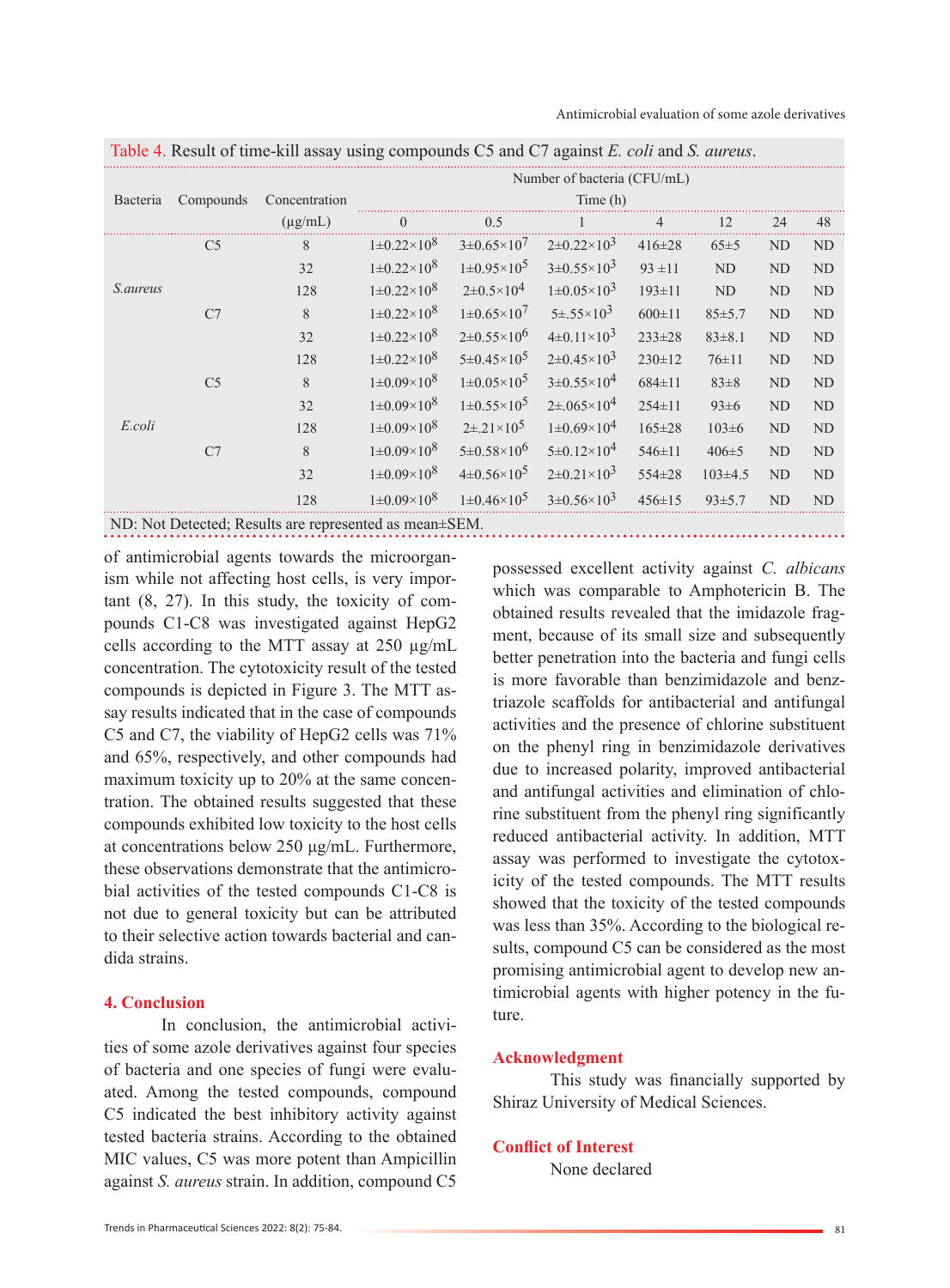Sara Sadeghian *et al.*

# **References**

1. Siddiqui AM, Sattigeri JA, Javed K, Shafi S, Shamim M, Singhal S, Malik ZM. Design, synthesis and biological evaluation of spiropyrimidinetriones oxazolidinone derivatives as antibacterial agents. *Bioorg Med Chem Lett.* 2018. 28(7): 1198-1206.

2. Guo Y, Xu T, Bao C, Liu Z, Fan J, Yang R, Qin S. Design and synthesis of new norfloxacin-1, 3, 4-oxadiazole hybrids as antibacterial agents against methicillin-resistant Staphylococcus aureus (MRSA). *Eur J Pharm Sci*. 2019 Aug 1;136:104966. doi: 10.1016/j.ejps.2019.104966. Epub 2019 Jun 21.

3. Altıntop MD, Atlı Ö, Ilgın S. Synthesis and biological evaluation of new naphthalene substituted thiosemicarbazone derivatives as potent antifungal and anticancer agents. *Eur J Med Chem*. 2016;108:406-14.

4. Altıntop MD, Özdemir A, Turan-Zitouni G, Ilgın S, Atlı Ö. Synthesis and biological evaluation of some hydrazone derivatives as new anticandidal and anticancer agents. *Eur J Med Chem.*  2012 Dec;58:299-307.

5. Wani MY, Ahmad A, Aqlan FM, Al-Bogami AS. Azole based acetohydrazide derivatives of cinnamaldehyde target and kill Candida albicans by causing cellular apoptosis. *ACS Med Chem Lett.* 2020 Feb 5;11(4):566-574.

6. Khalilullah H, Khan S, Nomani MdS, Ahmed B. Synthesis, characterization and antimicrobial activity of benzodioxane ring containing 1, 3, 4-oxadiazole derivatives. *Arab J Chem.* 2016;9: S1029-S1035.

7. Sadeghpour H, Khabnadideh S, Zomorodian K, Pakshir K, Hoseinpour K, Javid N, Faghih-Mirzaei E, Rezaei Z. Design, synthesis, and biological activity of new triazole and nitro-triazole derivatives as antifungal agents. *Molecules*. 2017 Jul 10;22(7):1150.

8. Osmaniye D, Cavusoglu BK, Saglik BN, Levent S, Cevik UA, Alti O, Ozkay Y, Kaplancikli ZA. Synthesis and anticandidal activity of new imidazole-chalcones. *Molecules*. 2018 Apr 4;23(4):831. doi: 10.3390/molecules23040831.

9. Castillo KF, Bello-Vieda NJ, Nunez-Dallos NG, Pastrana HF, Celis AM, Restrepo S, Hurtado JJ, Avila AG. Metal complex derivatives of azole: A study on their synthesis, characterization, and antibacterial and antifungal activities. *J Braz Chem Soc*. 2016;27(12):2334-47.doi: 10.5935/0103-5053.20160130

10. Doğan İS, Sarac S, Sari S, Kart D, Gokhan SE, Vural I, Dalkara S. New azole derivatives showing antimicrobial effects and their mechanism of antifungal activity by molecular modeling studies. *Eur J Med Chem.* 2017 Apr 21;130:124- 138.

11. Rezaei Z, Khabnadideh S, Pakshir K, Hossaini Z, Amiri F, Assadpour E. Design, synthesis, and antifungal activity of triazole and benzotriazole derivatives. *Eur J Med Chem.* 2009 Jul;44(7):3064- 7. doi: 10.1016/j.ejmech.2008.07.012. Epub 2008 Jul 19.

12. Shaikh, IN, Hosamani KM, Kurjogi MM. Design, synthesis, and evaluation of new α‐aminonitrile‐based benzimidazole biomolecules as potent antimicrobial and antitubercular agents. *Arch Pharm (Weinheim)*. 2018 Feb;351(2). doi: 10.1002/ardp.201700205. Epub 2018 Jan 22.

13. Stingaci E, Zveaghinteva M, Pogrebnoi S, Lupascu L, Valica V, Uncu L, et al. New vinyl-1, 2, 4-triazole derivatives as antimicrobial agents: Synthesis, biological evaluation and molecular docking studies. *Bioorg Med Chem Lett.* 2020 Sep 1;30(17):127368. doi: 10.1016/j. bmcl.2020.127368. Epub 2020 Jun 26.

14. Thakare PP, Shinde AD, Chavan AP, Nyayanit NV, Bobade VD, Mhaske PC. Synthesis and Biological Evaluation of New 1, 2, 3‐Triazolyl‐Pyrazolyl‐Quinoline Derivatives as Potential Antimicrobial Agents. *ChemistrySelect*. 2020. 5(15): 4722-4727.

15. Tangadanchu VKR, Sui YF, Zhou CH. Isatin-derived azoles as new potential antimicrobial agents: Design, synthesis and biological evaluation. *Bioorg Med Chem Lett.* 2021. 41: 128030.

16. Rezaei Z, Khabnadideh S, Zomorodian K, Pakshir K, Kashi G, Sanagoei N, Gholami S. Design, synthesis and antifungal activity of some new imidazole and triazole derivatives. *Arch Pharm (Weinheim).* 2011 Oct;344(10):658-65. doi: 10.1002/ardp.201000357. Epub 2011 Aug 25.

17. Franklin R, Cockerill WM, Alder J, Dudley MN, Eliopoulos GM, Ferraro MJ, Hardy DJ, Hecht DW, Hindler JA, Patel JB, Powell M. Methods for dilution antimicrobial susceptibility tests for bacteria that grow aerobically; approved standard ninth edition. *Clinical and Laboratory Standards Institute*. 2012; 12: 1-88.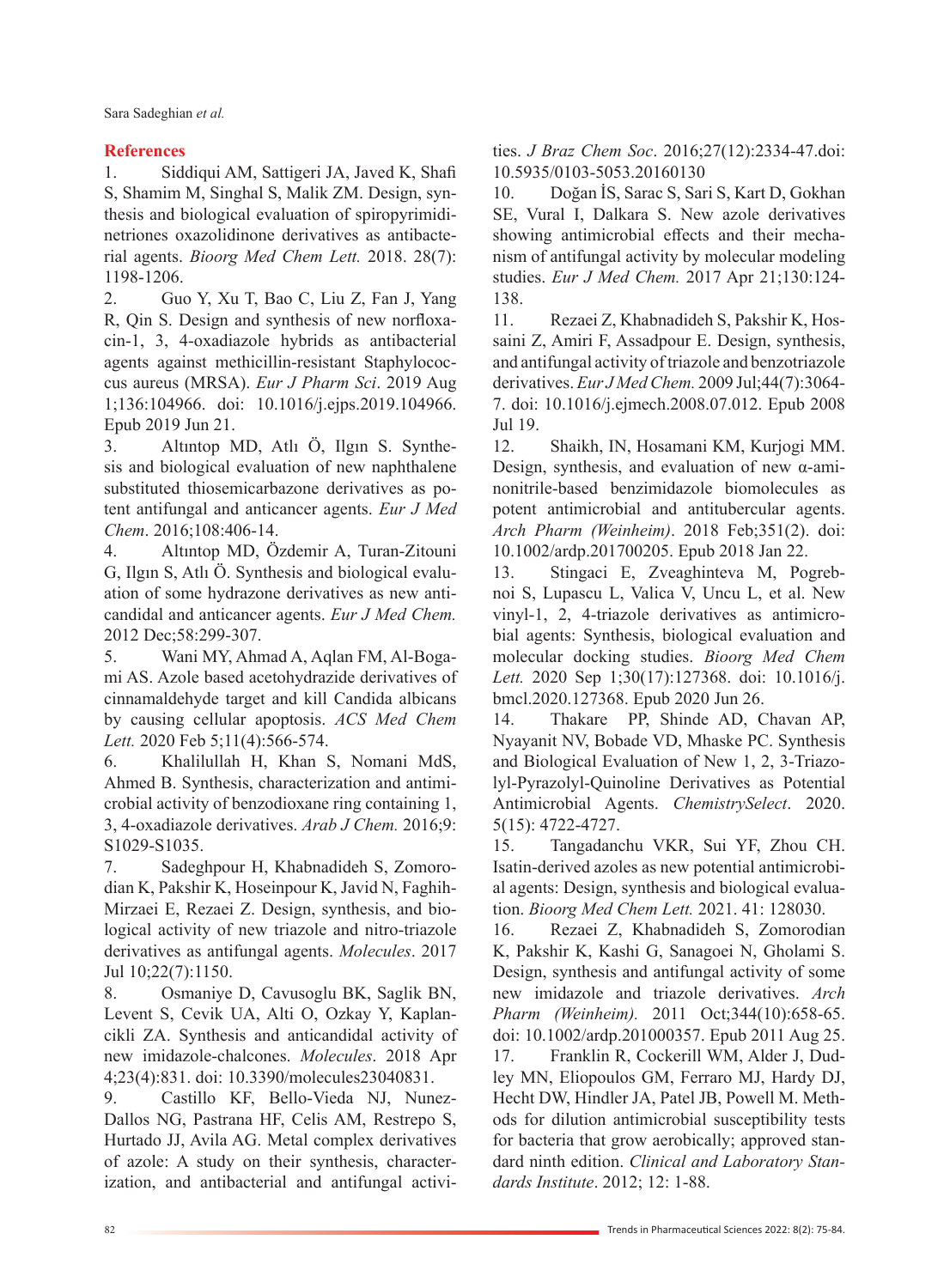18. Humphrey W, Dalke A, Schulten K. VMD: visual molecular dynamics. *J Mol Graph.*  1996 Feb;14(1):33-8,27-8. doi: 10.1016/0263- 7855(96)00018-5.

19. Nishant kumar S, Jubi J, Nisha GV, Asha A, Dileep C, Dileep kumar BS. Investigation of antifungal activity of stilbenes alone and in combination with fluconazole against candida albicans. *Int J Pharm Pharm Sci*. 2014;6(4):304-7.

20. Zamani L, Khabnadideh S, Zomorodian K, Sakhteman A, Gholami A, Rezaei Z, et al. Docking, Synthesis, Antifungal and Cytotoxic Activities of Some Novel Substituted 4H-Benzoxazin-3-one. *Polycycl Aromat Compd.* 2021;41:2, 347-367. doi: 10.1080/10406638.2019.1584575.

21. Kathiravan MK, Salake AB, Chothe AS, Dudhe PB, Watode RP, et al. The biology and chemistry of antifungal agents: a review. *Bioorg Med Chem*. 2012 Oct 1;20(19):5678-98. doi: 10.1016/j.bmc.2012.04.045. Epub 2012 May 9.

22. Bouchal B, Abrigach F, Takfaoui A, Errahhali ME, Errahhali ME, Dixneuf PH, et al. Identification of novel antifungal agents: antimicrobial evaluation, SAR, ADME–Tox and molecular docking studies of a series of imidazole derivatives. *BMC Chem*. 2019 Aug 6;13(1):100. doi: 10.1186/s13065-019-0623-6. eCollection 2019 Dec.

23. Jagadale S, Chavan A, Shinde A, Sisode V, Bobade VD, Mhaske PC. Synthesis and anti-

microbial evaluation of new thiazolyl-1, 2, 3-triazolyl-alcohol derivatives. *Med Chem Res*. 2020. 29(6): 989-999.

24. Sui YF, Li D, Wang J, Yadav Bheemanaboina RR, Ansari MF, Gan LL, Zhou CH. Design and biological evaluation of a novel type of potential multi-targeting antimicrobial sulfanilamide hybrids in combination of pyrimidine and azoles. *Bioorg Med Chem Lett.* 2020 Mar 15;30(6):126982. doi: 10.1016/j.bmcl.2020.126982. Epub 2020 Jan 20.

25. Sapijanskaitė-Banevič B, Palskys V, Vaickelionienė R, Šiugždaitė J, Kavaliauskas P, Grybaitė B. Synthesis and Antibacterial Activity of New Azole, Diazole and Triazole Derivatives Based on p-Aminobenzoic Acid. *Molecules*. 2021 Apr 29;26(9):2597. doi: 10.3390/molecules26092597.

26. Imran M, Bawadekji A, Alotaibi N. Synthesis and evaluation of antimicrobial properties of some azole derivatives. *Trop J Pharm Res*. 2020. 19(2):377-382. doi: 10.4314/tjpr.v19i2.21.

27. Sari S, Kart D, Ozturk N, Kaynak FB, Gencel M, Taskor G, Karakurt A, Sarac S, Essiz Sebnem Dalkara S. Discovery of new azoles with potent activity against Candida spp. and Candida albicans biofilms through virtual screening. *Eur J Med Chem*. 2019 Oct 1;179:634-648. doi: 10.1016/j.ejmech.2019.06.083. Epub 2019 Jun 29.